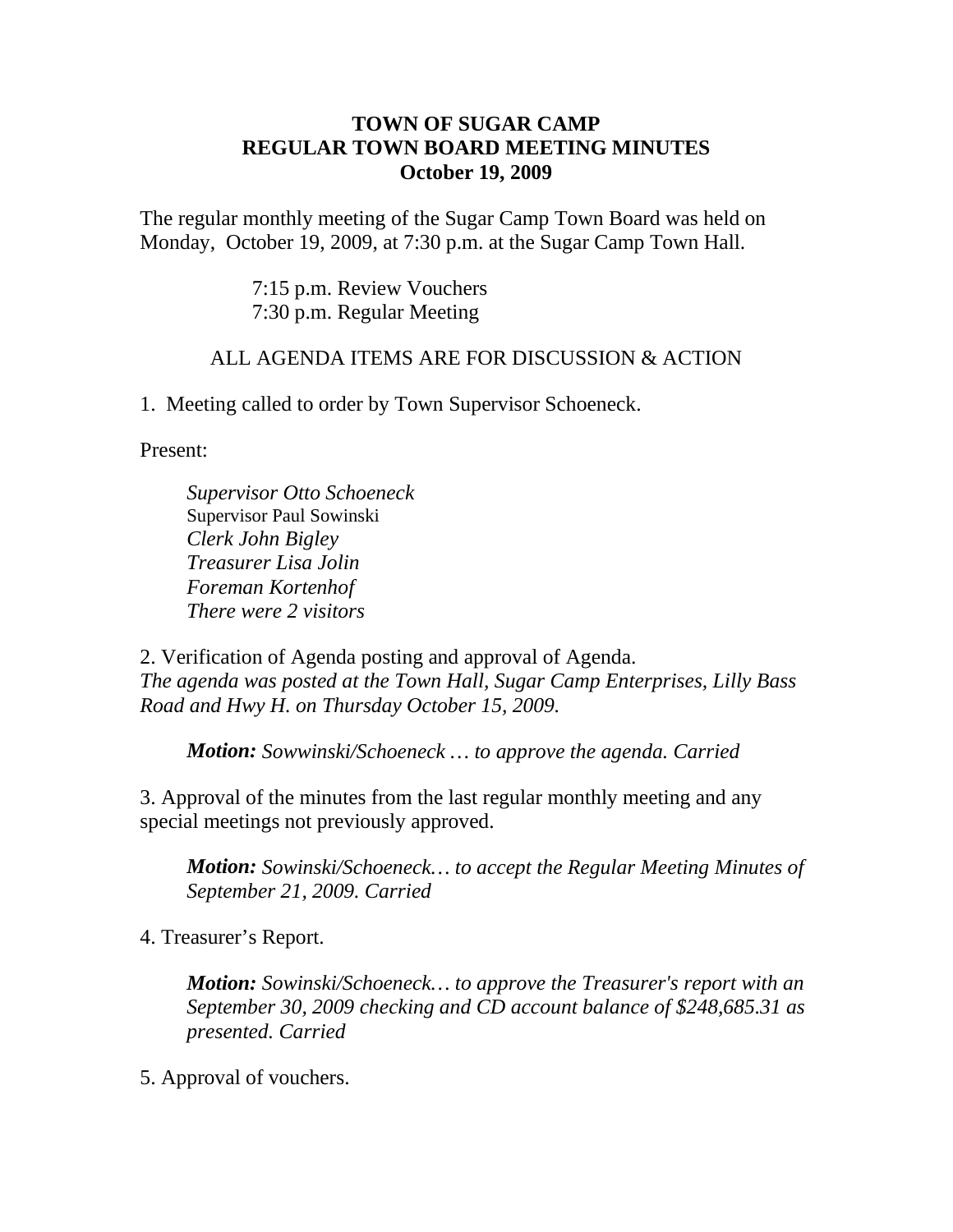**Motion:** *Schoeneck/Holewinski… to approve the vouchers of \$23,826.14 as presented. Carried*

6. Public Comments: *Bryan Kral will research the cost to improve the new ball field with sod.*

- 7. Correspondences:
	- A. **Card from Senior Meals:** *entered into the record*
	- B. Highway Dept. TRIP program: *entered into the record*
	- C. **Letter from the Town of Three Lakes:** *entered into the record*
	- D. **Letter from Kerber Rose & Associates**
- 8. Old Business:
	- A. Updated budget report: *Copies of most recent budget report given to board members*
- 9. New Business:
	- A. Review contract with Kerber, Rose & Associates, town auditors.

*Motion: Schoeneck/Sowinski …to approve contract with Kerber, Rose & Associates for next years audit. Carried*

B. Road Work Report.

*Motion: Holewinski / Schoeneck … to approve as read, report attached to minutes. Carried*

C. Town Hall Report

*Motion: Holewinski / Schoeneck … to accept the report as read, report attached to minutes. Carried*

D. Set Next Board Meeting Date

*Motion: Schoeneck/Sowinski …next meeting will be on November 16, 2009, following the Budget Hearing. Carried*

10. Motion to adjourn

*Motion: Schoeneck/Sowinski …to adjourn at 8:15 p.m. Carried*